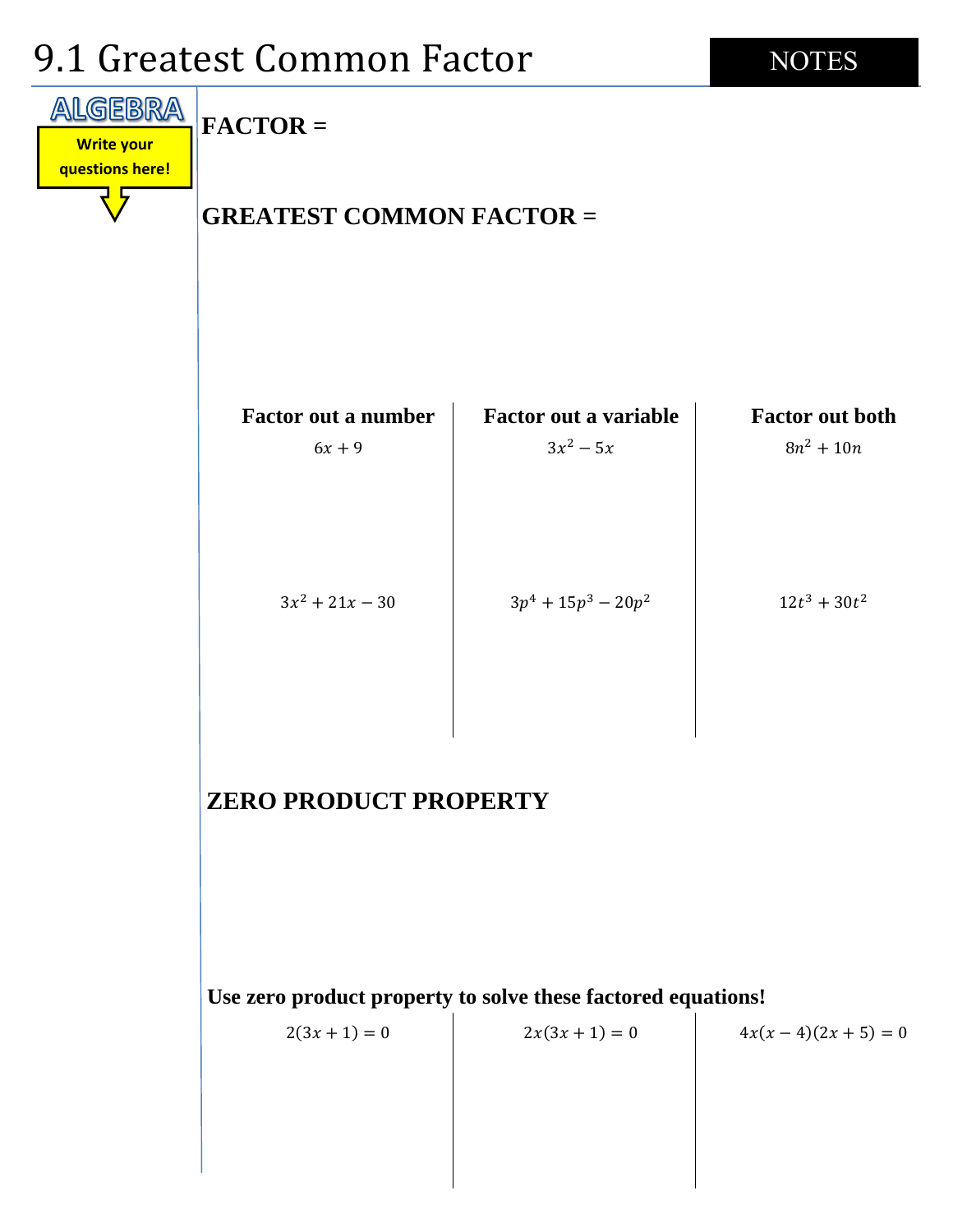**Solve the following by factoring.**

## **SUMMARY:**



# 9.1 Greatest Common Factor

# PRACTICE

| Factor the following if possible. |                         |                         |  |  |
|-----------------------------------|-------------------------|-------------------------|--|--|
| 1. $12x - 15$                     | 2. $4y^2 + 12y$         | 3. $7t^2 + 10t$         |  |  |
|                                   |                         |                         |  |  |
|                                   |                         |                         |  |  |
| 4. $5m^4 + 10m^2$                 | 5. $x^2 - 9x$           | 6. $4x^2 - 10$          |  |  |
|                                   |                         |                         |  |  |
|                                   |                         |                         |  |  |
| 7. $7x + 12$                      | 8. $3x^2 - 9x + 12$     | 9. $14x^3 + 7x^2 - 21x$ |  |  |
|                                   |                         |                         |  |  |
|                                   |                         |                         |  |  |
| 10. $8x^3 - 15x^2$                | 11. $5y^3 - 15y^2 + 3y$ | 12. $9n^2 - 15n$        |  |  |
|                                   |                         |                         |  |  |
|                                   |                         |                         |  |  |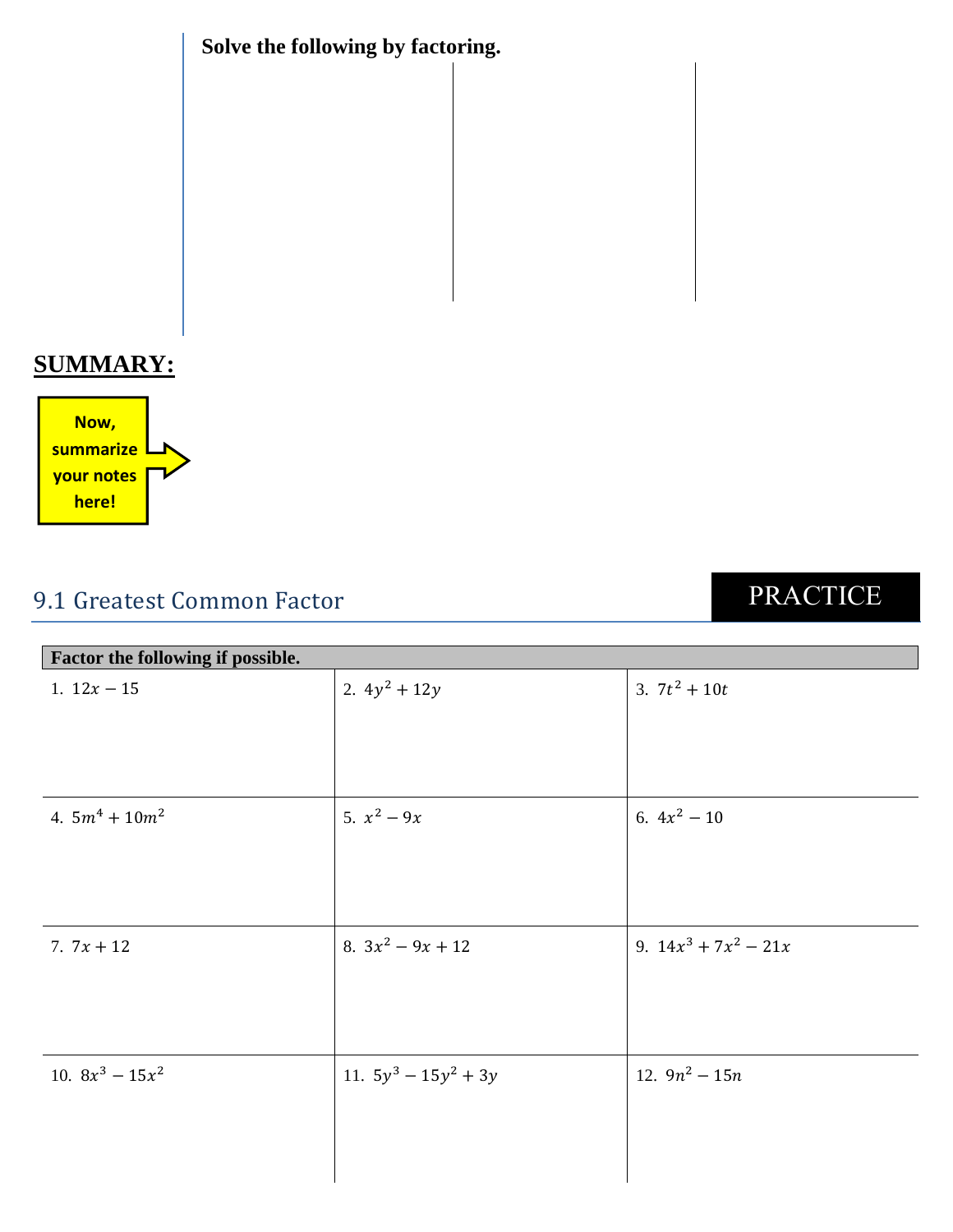| Use the Zero Product Rule to solve the following factored equations. |                            |                                   |                             |  |  |  |
|----------------------------------------------------------------------|----------------------------|-----------------------------------|-----------------------------|--|--|--|
| 13. $3x(x + 5) = 0$                                                  | 14. $0 = (x - 2)(x + 3)$   |                                   | 15. $2(x-1) = 0$            |  |  |  |
|                                                                      |                            |                                   |                             |  |  |  |
|                                                                      |                            |                                   |                             |  |  |  |
|                                                                      |                            |                                   |                             |  |  |  |
|                                                                      |                            |                                   |                             |  |  |  |
|                                                                      |                            |                                   |                             |  |  |  |
| 16. $0 = (2t + 1)(t - 7)$                                            |                            |                                   | 18. $0 = 5x(2x + 7)(x - 8)$ |  |  |  |
|                                                                      | 17. $(3d - 2)(2d + 5) = 0$ |                                   |                             |  |  |  |
|                                                                      |                            |                                   |                             |  |  |  |
|                                                                      |                            |                                   |                             |  |  |  |
|                                                                      |                            |                                   |                             |  |  |  |
|                                                                      |                            |                                   |                             |  |  |  |
|                                                                      |                            |                                   |                             |  |  |  |
| 19. $4x(x + 5)(2x - 1)(4x + 7) = 0$                                  |                            | 20. $0 = 2(r + 3)(r - 2)(3r + 1)$ |                             |  |  |  |
|                                                                      |                            |                                   |                             |  |  |  |
|                                                                      |                            |                                   |                             |  |  |  |
|                                                                      |                            |                                   |                             |  |  |  |
|                                                                      |                            |                                   |                             |  |  |  |
|                                                                      |                            |                                   |                             |  |  |  |
| Solve the following by factoring.                                    |                            |                                   |                             |  |  |  |
| 21. $3x^2 - 12x = 0$                                                 |                            | 22. $0 = 5x^2 + 25x$              |                             |  |  |  |
|                                                                      |                            |                                   |                             |  |  |  |
|                                                                      |                            |                                   |                             |  |  |  |
|                                                                      |                            |                                   |                             |  |  |  |
|                                                                      |                            |                                   |                             |  |  |  |
|                                                                      |                            |                                   |                             |  |  |  |
|                                                                      |                            |                                   |                             |  |  |  |
|                                                                      |                            |                                   |                             |  |  |  |
| 23. $4a^2 - 10a = 0$                                                 |                            | 24. $3x^2 = 9x$                   |                             |  |  |  |
|                                                                      |                            |                                   |                             |  |  |  |
|                                                                      |                            |                                   |                             |  |  |  |
|                                                                      |                            |                                   |                             |  |  |  |
|                                                                      |                            |                                   |                             |  |  |  |
|                                                                      |                            |                                   |                             |  |  |  |
|                                                                      |                            |                                   |                             |  |  |  |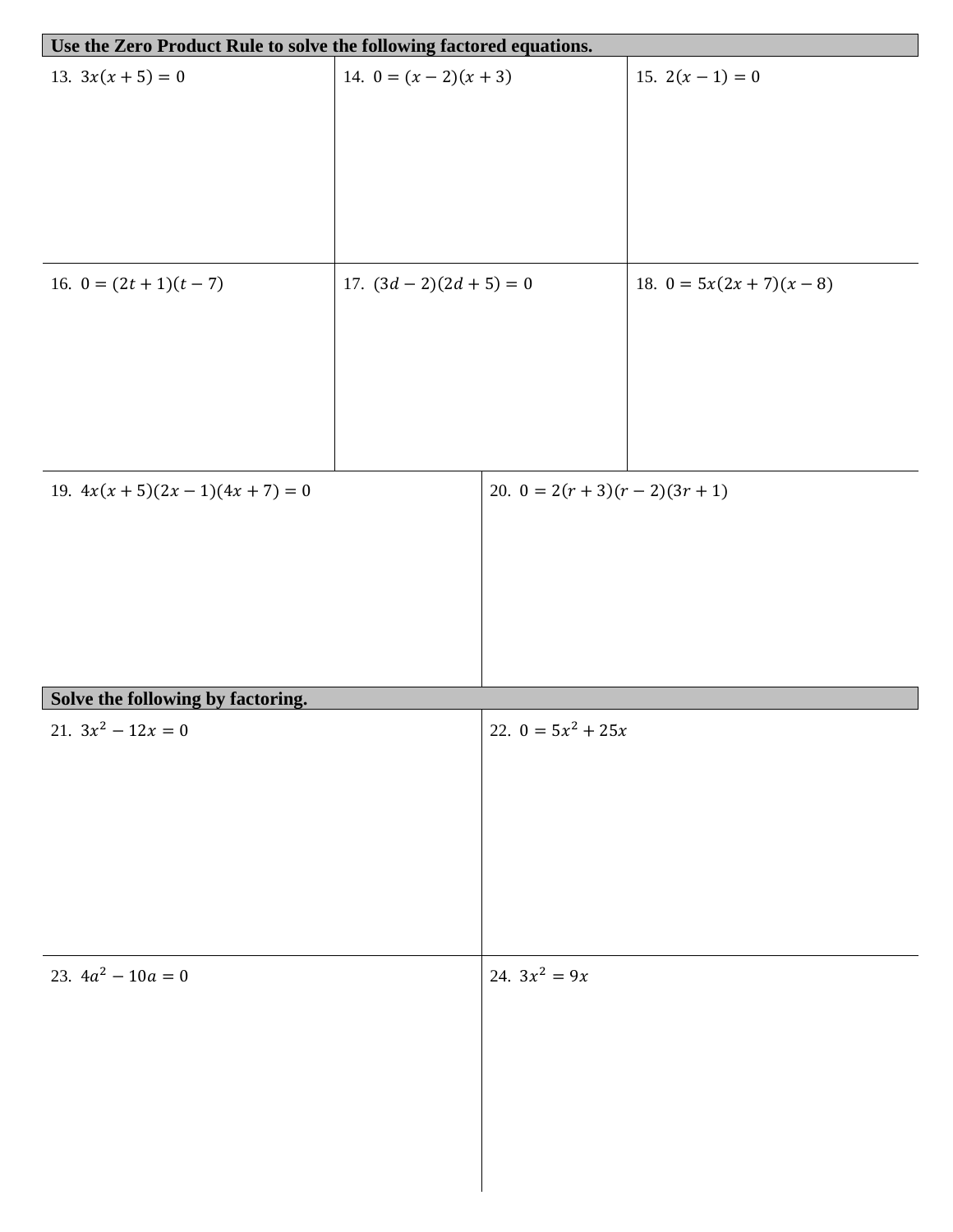| Solve the following by factoring.                                                                                                                                                       |                                                                                                                                                          |                                               |                                           |
|-----------------------------------------------------------------------------------------------------------------------------------------------------------------------------------------|----------------------------------------------------------------------------------------------------------------------------------------------------------|-----------------------------------------------|-------------------------------------------|
| 25. $15g + 6g^2 = 0$                                                                                                                                                                    |                                                                                                                                                          | 26. $21y = 6y^2$                              |                                           |
| 27. $8x^2 = 20x$                                                                                                                                                                        |                                                                                                                                                          | 28. $0 = 4h + 2h^2 + 12h$                     |                                           |
| 29. $3x^2 - 12x = 3x$                                                                                                                                                                   |                                                                                                                                                          | 30. $2c^2 = 5c^2 + 18c$                       |                                           |
| Answer the following.                                                                                                                                                                   |                                                                                                                                                          |                                               |                                           |
| 31. Simplify<br>$(3x^2 - 2x + 1) + (3x^2 - x + 5)$                                                                                                                                      | 32. Simplify $(3x - 2)(x + 5)$                                                                                                                           |                                               | 33. Solve $3(x + 5) = 0$                  |
| 34. Write the equation of the linear<br>function.<br>$\overline{2}$<br>$\boldsymbol{0}$<br>$\overline{4}$<br>6<br>$\boldsymbol{\mathcal{X}}$<br>9<br>15<br>12<br>$\overline{6}$<br>f(x) | 35. Write the equation of the<br>exponential function.<br>$\boldsymbol{0}$<br>$\mathbf{1}$<br>$\boldsymbol{\mathcal{X}}$<br>f(x)<br>$\overline{4}$<br>12 | $\overline{2}$<br>$\overline{3}$<br>36<br>108 | 36. If $f(x) = 12 - 3x$ , find $f(3) + 1$ |